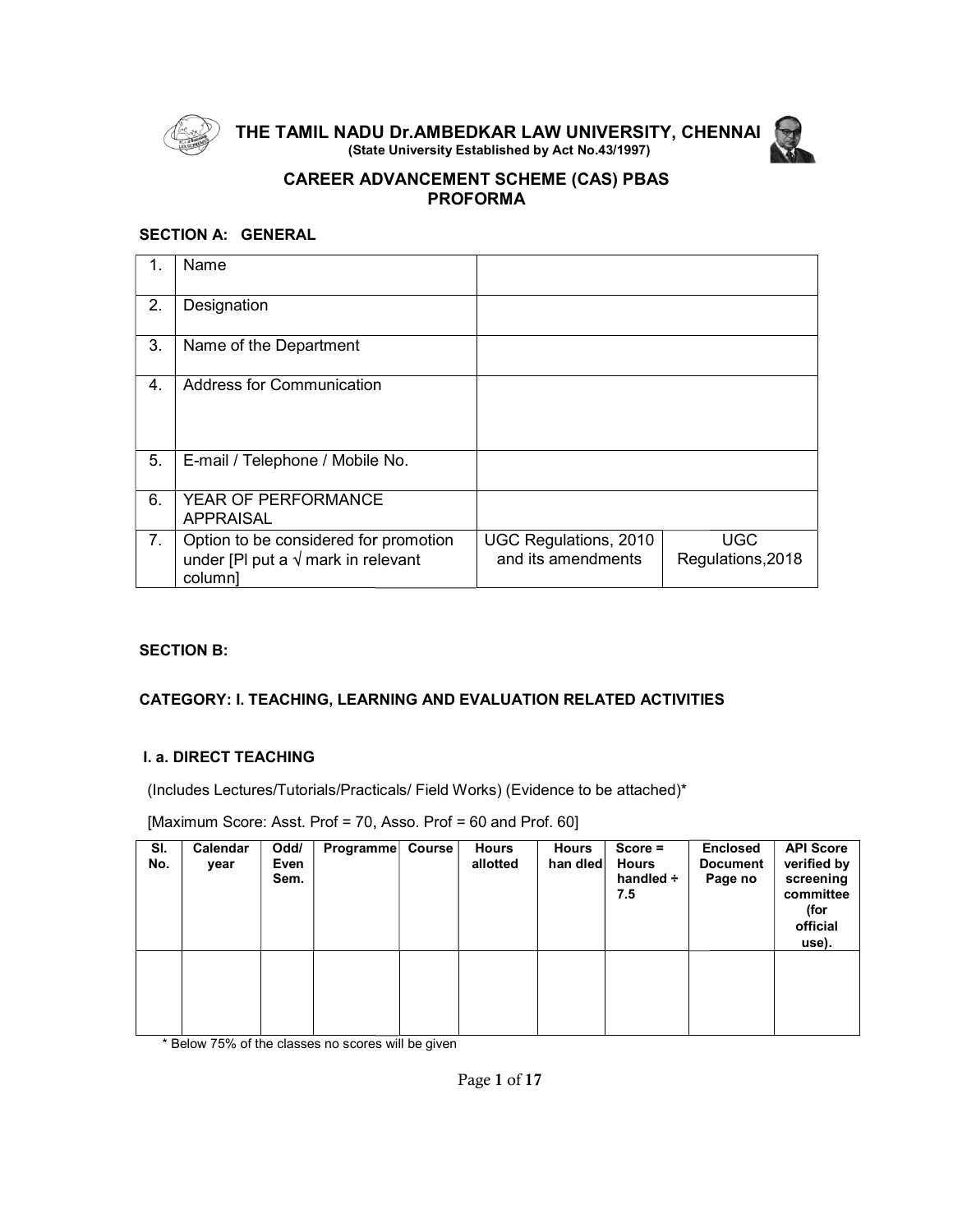# I. b. EXAMINATION DUTIES

[Maximum Score: Asst. Prof = 20, Asso. Prof = 20 and Prof. 10]

| SI.<br>No. | Calendar<br>year | Odd/<br>Sem. | Even | Programme | No. of<br><b>Scripts</b> | <b>Hours</b><br><b>Spent</b> | <b>Enclosed</b><br><b>Document</b><br>Page no | <b>API Score verified by</b><br>screening committee<br>(for<br>official use). |
|------------|------------------|--------------|------|-----------|--------------------------|------------------------------|-----------------------------------------------|-------------------------------------------------------------------------------|
|            |                  |              |      |           |                          |                              |                                               |                                                                               |

# I. b(i) Question paper setting (including Ph.D. course work)

| SI.<br>No. | Calendar<br>year | Odd/<br>Even<br>Sem. | Programme | Course | No. of<br>Question<br>papers<br>set<br>including<br>CIA and<br><b>Practicals</b> | Total No.<br>of hours | Score = Hours<br>handled $\div$ 10 | <b>Enclosed</b><br><b>Documen</b><br>t Page no | <b>API Score</b><br>verified by<br>screening<br>committee<br>(for official<br>use). |
|------------|------------------|----------------------|-----------|--------|----------------------------------------------------------------------------------|-----------------------|------------------------------------|------------------------------------------------|-------------------------------------------------------------------------------------|
|            |                  |                      |           |        |                                                                                  |                       |                                    |                                                |                                                                                     |

# I. b(ii) Invigilation / Supervision and related examination duties

| SI.<br>No. | Calendar<br>year | Odd/<br>Even<br>Sem. | Date of<br><b>Examinations</b> | No. of hours of<br>examination<br>duty including<br><b>CIA</b> | $Score =$<br>Hours handled ÷<br>10 | <b>Enclosed</b><br><b>Documen</b><br>t Page no | <b>API Score</b><br>verified by<br>screening<br>committee (for<br>official<br>use). |
|------------|------------------|----------------------|--------------------------------|----------------------------------------------------------------|------------------------------------|------------------------------------------------|-------------------------------------------------------------------------------------|
|            |                  |                      |                                |                                                                |                                    |                                                |                                                                                     |

# I. b(iii) Evaluation of Answer Scripts/Assignment

| SI.<br>No. | Calenda<br>r year | Odd/<br>Even<br>Sem. | Programm<br>۱e | Cours<br>е | No.of<br>answer<br>scripts/<br>assignments<br>valued | Total time in<br>Hours $=$<br>(Time taken<br>per script x<br>no. of<br>answer<br>sheets/<br>assignme<br>nts) | <b>Score</b><br>$=$ hours $\div$<br>10 | <b>Enclosed</b><br><b>Document</b><br>Page no | <b>API Score</b><br>verified by<br>screening<br>committee<br>(for official<br>use). |
|------------|-------------------|----------------------|----------------|------------|------------------------------------------------------|--------------------------------------------------------------------------------------------------------------|----------------------------------------|-----------------------------------------------|-------------------------------------------------------------------------------------|
|            |                   |                      |                |            |                                                      |                                                                                                              |                                        |                                               |                                                                                     |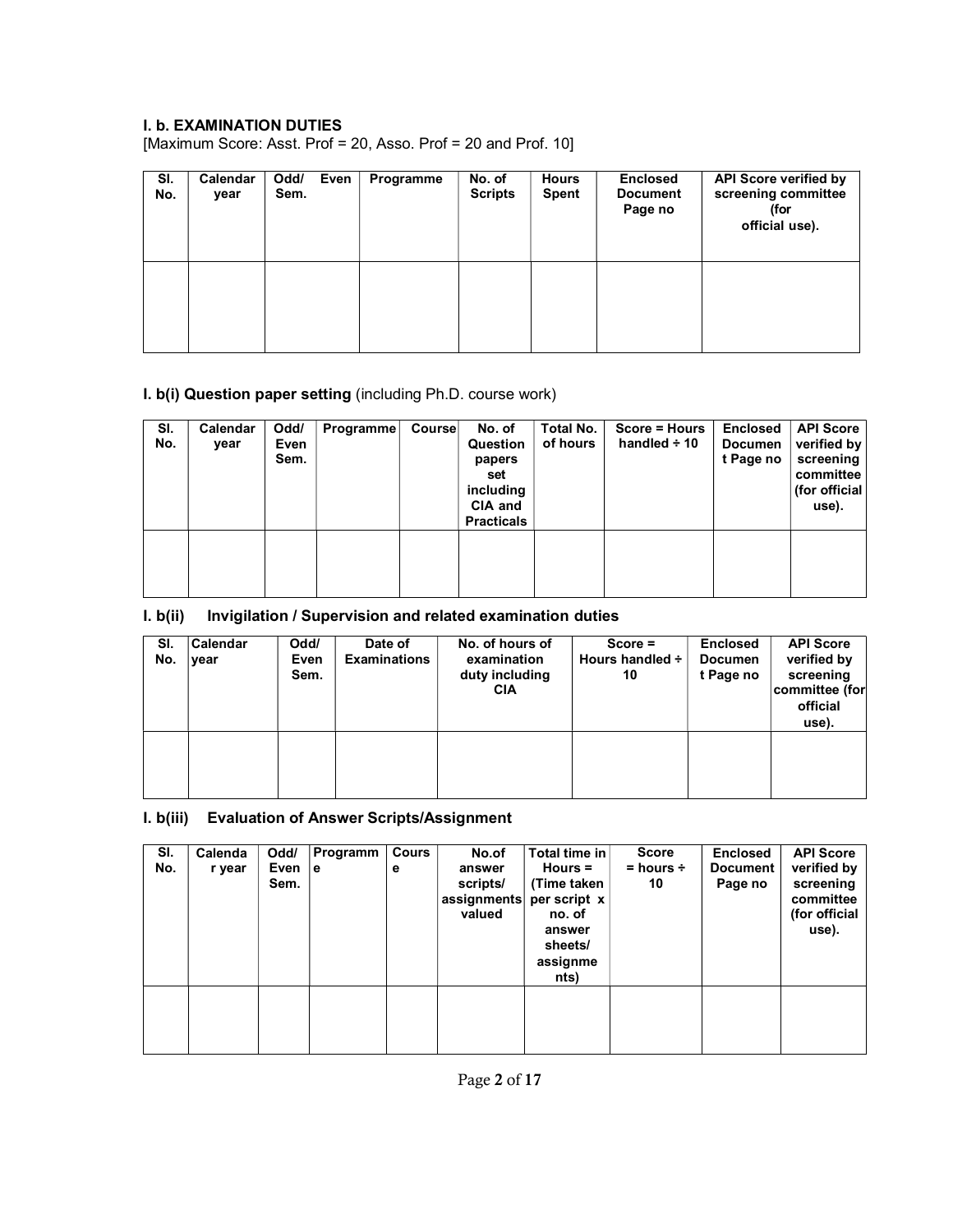# I. c INNOVATIVE TEACHING

# Learning Methodologies, Up-dating of subject contents/courses, mentoring etc.

[Maximum Score: Asst. Prof = 10, Asso. Prof = 15 and Prof. 20]

| SI.<br>No. | Calendar year Odd/ Even | Sem. | Programme | Course | Short<br>description<br>of activity | $Score =$<br><b>Hours</b><br>spent<br>± 10 | <b>Enclosed</b><br><b>Documen</b><br>t Page no | <b>API Score</b><br>verified by<br>screening<br>committee<br>(for<br>official<br>use). |
|------------|-------------------------|------|-----------|--------|-------------------------------------|--------------------------------------------|------------------------------------------------|----------------------------------------------------------------------------------------|
|            |                         |      |           |        |                                     |                                            |                                                |                                                                                        |

|        | <b>Name of Activity</b>                                                                                           |                                                            | <b>Maximum Score</b>                     |                                     |
|--------|-------------------------------------------------------------------------------------------------------------------|------------------------------------------------------------|------------------------------------------|-------------------------------------|
| SI.No. | <b>ESSENTIAL</b>                                                                                                  | <b>Max. API Scores</b><br><b>Allotted</b><br>(AP/Asso.P/P) | <b>Self</b><br>Appraisal<br><b>Score</b> | <b>Verified API</b><br><b>Score</b> |
| a.     | Direct Teaching                                                                                                   | 70/60/60                                                   |                                          |                                     |
| b.     | Examination duties<br>(question paper setting, Invigilation,<br>evaluation of answer scripts) as per<br>allotment | 20/20/10                                                   |                                          |                                     |
| C.     | Teaching –<br>Innovative<br>learning<br>methodologies, Up-dating of subject<br>contents/courses, mentoring etc.   | 10/15/20                                                   |                                          |                                     |
|        | Total of (I)                                                                                                      | 100/95/90                                                  |                                          |                                     |

- a. Actual hours spent per academic year+7.5
- b. Actual hours spent per academic year+10
- c. Actual hours spent per academic year+10

Direct Teaching 16/14/12 hours per week include the Lectures/Tutorials/Practicals (Project/Supervision/Field Work)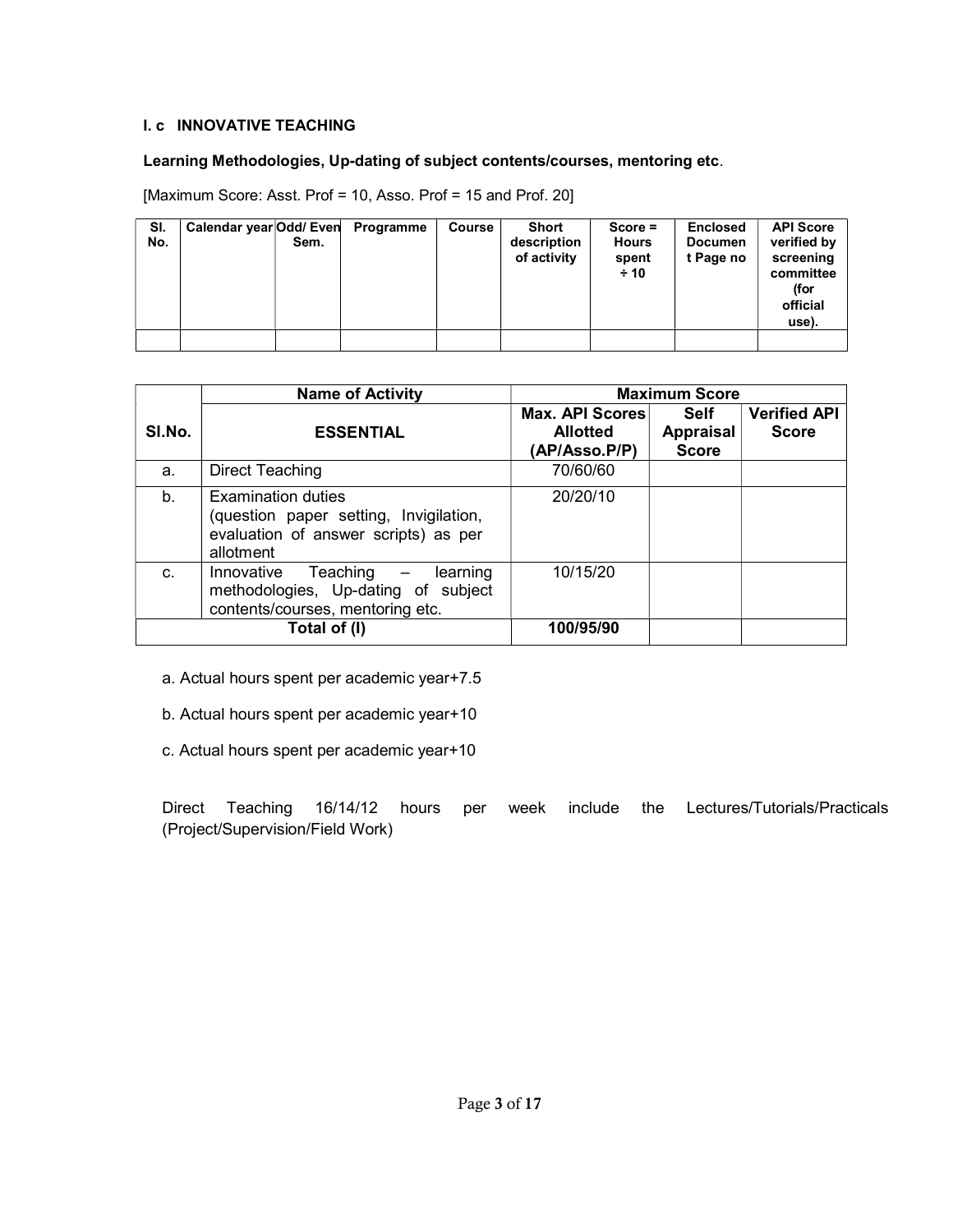# CATEGORY: II. CO-CURRICULAR, EXTENSION AND PROFESSIONAL DEVELOPMENT RELATED **ACTIVITIES**

# (Max 15 Marks for each sub-category)

(Documentary evidence to be submitted in support of each claim)

I. a (i) Student related Co-curricular activities: (eg. Remedial classes, Career counselling, Study visit, Educational tour, Student Seminar, Organization of Conference / Workshop /Training).

| SI.<br>No. | Name of the<br>activity | Date and<br>Time | Venuel | <b>Hours</b><br>spent | <b>Actual</b><br>score<br>$=$ hours $\div$<br>10 | <b>Enclosed</b><br><b>Document</b><br>Page no | <b>API Score</b><br>verified by<br>screening<br>committee (for<br>official use). |
|------------|-------------------------|------------------|--------|-----------------------|--------------------------------------------------|-----------------------------------------------|----------------------------------------------------------------------------------|
|            |                         |                  |        |                       |                                                  |                                               |                                                                                  |

II.a (ii) Co-curricular activities (eg. Cultural, Sports, NSS, Student clubs, Department Association, Placement activity, Gandhi Jayanthi, Legal literacy day, Environment Day, Festivals, etc)

| SI.<br>No. | Name of the<br>activity | Date and<br>Time | Venuel | <b>Hours</b><br>spent | <b>Actual</b><br>score<br>$=$ hours $\div$<br>10 | <b>Enclosed</b><br><b>Document</b><br>Page no | <b>API Score</b><br>verified by<br>screening<br>committee (for<br>official use). |
|------------|-------------------------|------------------|--------|-----------------------|--------------------------------------------------|-----------------------------------------------|----------------------------------------------------------------------------------|
|            |                         |                  |        |                       |                                                  |                                               |                                                                                  |

II.a (iii) Extension and Dissemination activity (eg. Public lectures / Talks / Seminars / other Extension activities, etc.)

| SI.<br>No. | Name of the<br>activity | Date and<br>Time | Venuel | <b>Hours</b><br>spent | <b>Actual</b><br>score<br>$=$ hours $\div$<br>10 | <b>Enclosed</b><br><b>Document</b><br>Page no | <b>API Score</b><br>verified by<br>screening<br>committee (for<br>official use). |
|------------|-------------------------|------------------|--------|-----------------------|--------------------------------------------------|-----------------------------------------------|----------------------------------------------------------------------------------|
|            |                         |                  |        |                       |                                                  |                                               |                                                                                  |

#### II (b).CONTRIBUTION TO CORPORATE LIFE

II (b) (i) Administrative Responsibility ( Such as Director, HoD, Convener, Warden, Dy.Warden and others/Course Coordinator, etc., (evidence to be produced)

| SI.<br>No. | Calendar<br>Year | Name of the<br>responsibility | <b>Hours</b><br>spent<br>per<br>week | <b>Hours</b><br>spent<br>per<br>acade<br>mic<br>vear | <b>Actual</b><br>score<br>$=$ hours $\div$<br>10 | <b>Enclosed</b><br><b>Document</b><br>Page no | <b>API Score</b><br>verified by<br>screening<br>committee (for<br>official use). |
|------------|------------------|-------------------------------|--------------------------------------|------------------------------------------------------|--------------------------------------------------|-----------------------------------------------|----------------------------------------------------------------------------------|
|            |                  |                               |                                      |                                                      |                                                  |                                               |                                                                                  |

Note: Additional responsibility like Dean/HoD involve 2 hours of office hours/day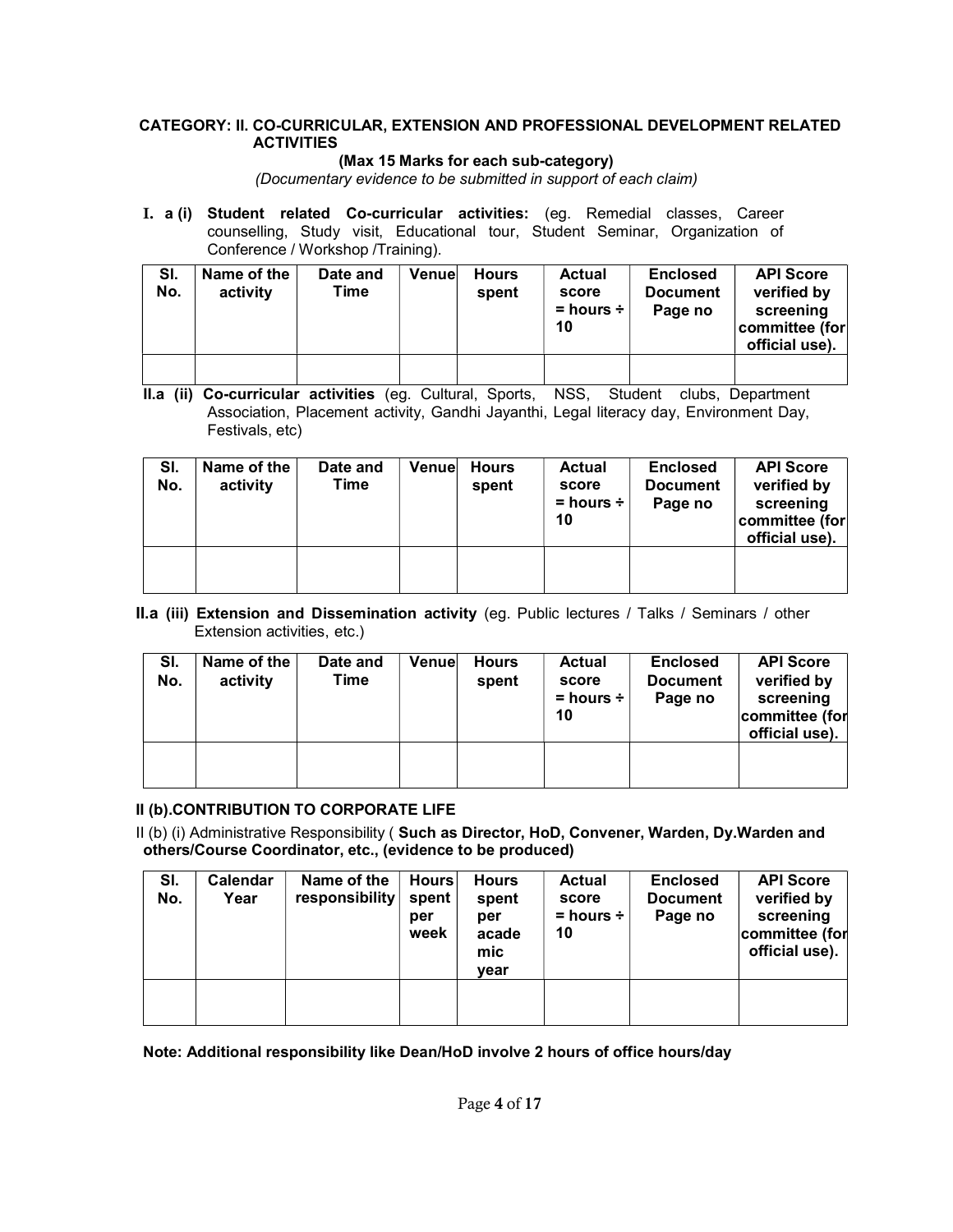# II.b(ii) Participation in BoS, Administrative and Academic Committees of TNDALU (evidence to be produced)

| SI.<br>No | Calendar<br>year | Name of the<br>responsibility | Hours spent per<br>academic year | <b>Actual</b><br><b>Score</b><br>$\div$ 10 | <b>Enclose</b><br>d<br><b>Docume</b><br>nt Page<br>no | <b>API Score</b><br>verified by<br>screening<br>committee<br>(for<br>official<br>use). |
|-----------|------------------|-------------------------------|----------------------------------|--------------------------------------------|-------------------------------------------------------|----------------------------------------------------------------------------------------|
|           |                  |                               |                                  |                                            |                                                       |                                                                                        |
|           |                  |                               |                                  |                                            |                                                       |                                                                                        |
|           |                  |                               |                                  |                                            |                                                       |                                                                                        |
|           |                  |                               |                                  |                                            |                                                       |                                                                                        |

II C. Professional Development Activities (Participation in Seminar, Conferences, Short term training courses, membership of academic associations, Lecture in refresher course/Faculty Development Courses, Publication of articles in newspapers, Magazine, Radio talks, Television<br>Programme. (Max 15 Marks) (Max 15 Marks)

| SI.<br>No | Calendar<br>year | Name of the<br>activity | <b>Details</b><br>оf<br>activity | <b>Hours spent</b> | <b>Actual</b><br><b>Score</b><br>$\div$ 10 | <b>Enclosed</b><br><b>Documen</b><br>t Page no | <b>API Score</b><br>verified by<br>screening<br>committee<br>(for<br>official<br>use). |
|-----------|------------------|-------------------------|----------------------------------|--------------------|--------------------------------------------|------------------------------------------------|----------------------------------------------------------------------------------------|
|           |                  |                         |                                  |                    |                                            |                                                |                                                                                        |

|            | <b>Name of Activity</b>                                                                                                                                                                                                                                                                                                                                                                                                                                         | <b>Maximum Score</b>         |                                    |                                     |
|------------|-----------------------------------------------------------------------------------------------------------------------------------------------------------------------------------------------------------------------------------------------------------------------------------------------------------------------------------------------------------------------------------------------------------------------------------------------------------------|------------------------------|------------------------------------|-------------------------------------|
| SI.<br>No. | <b>CO-CURRICULAR</b>                                                                                                                                                                                                                                                                                                                                                                                                                                            | <b>API Score</b><br>allotted | Self-<br>appraisal<br><b>Score</b> | <b>Verified API</b><br><b>Score</b> |
| a.         | Student related co-curricular, extension and<br>field based activities.<br>(i) Discipline related co-curricular activities (e.g.<br>remedial classes, career counseling, study visit,<br>student seminar and other events)<br>(ii) Other co-curricular activities (Cultural,<br>Sports, NSS, NCC etc.)<br>(iii) Extension and dissemination activities<br>(public/popular lectures/talks/seminars etc.)                                                         | 15                           |                                    |                                     |
| $b_{-}$    | Contribution to corporate life and management<br>of the department and institution through<br>participation in academic and administrative<br>committees and responsibilities.<br>(i) Administrative responsibility (including as<br>Dean/Principal/Chairperson/Convenor/Teacher-<br>in-charge /similar other duties that require<br>regular office hrs for its discharge)<br>(ii) Participation in Board of Studies, Academic<br>and Administrative Committees | 15                           |                                    |                                     |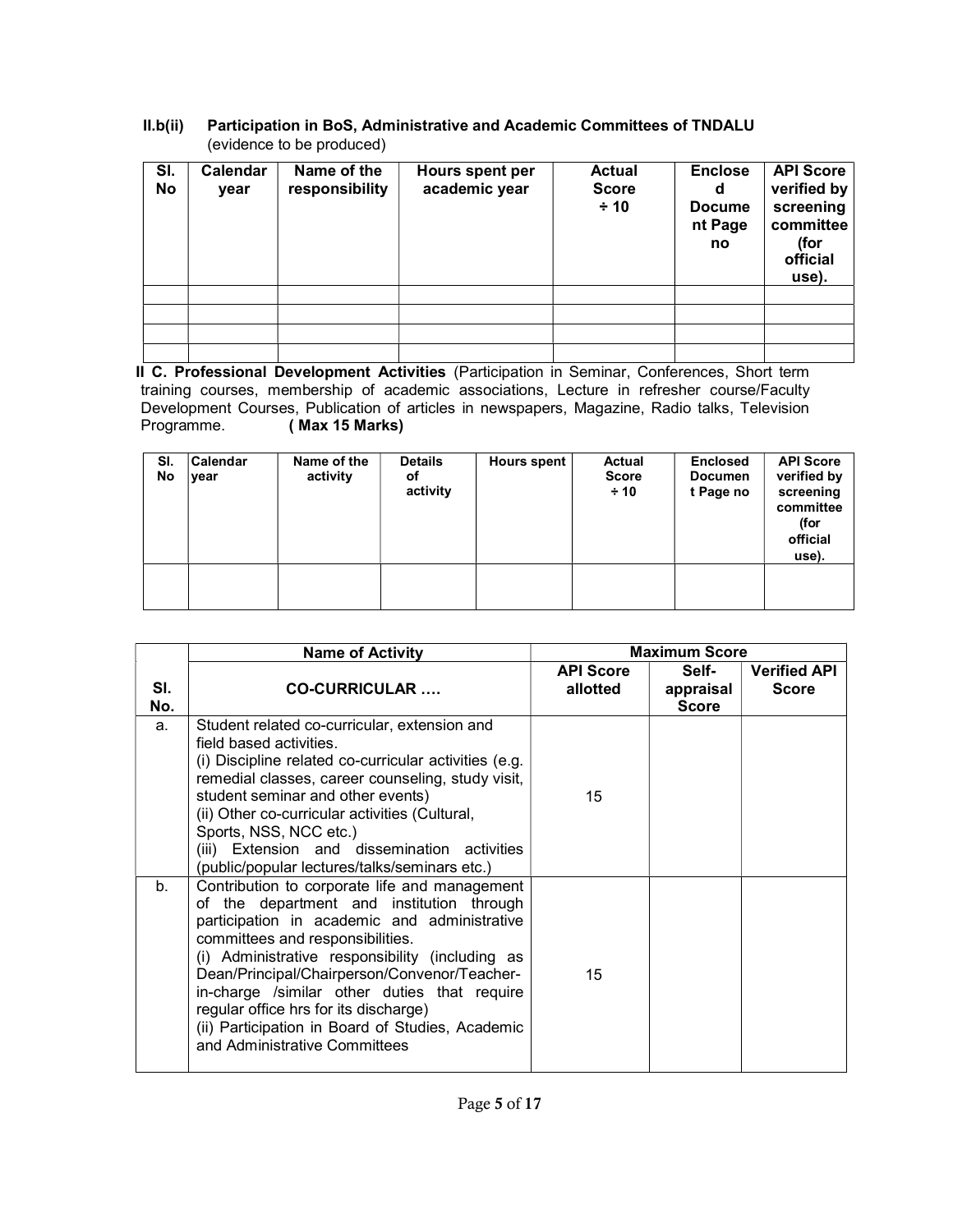| C. | Professional Development activities (such as<br>participation in seminars, conferences, short<br>term training courses, industrial experience,<br>talks, lectures in refresher / faculty<br>development courses, dissemination and | 15 |  |
|----|------------------------------------------------------------------------------------------------------------------------------------------------------------------------------------------------------------------------------------|----|--|
|    | general articles and any other contribution)                                                                                                                                                                                       |    |  |
|    | Total of (II)                                                                                                                                                                                                                      | 45 |  |

- a. Actual hours spent per academic year+10
- b. Actual hours spent per academic year+10
- c. Actual hours spent per academic year+10

#### CATEGORY: III. RESEARCH AND ACADEMIC CONTRIBUTIONS

|           |                                       |                                                                                                             |                  | <b>Maximum Score</b> |                     |
|-----------|---------------------------------------|-------------------------------------------------------------------------------------------------------------|------------------|----------------------|---------------------|
| SI.       |                                       | Faculty of Law &                                                                                            | <b>API Score</b> | Self-                | <b>Verified API</b> |
| No.       | <b>Activity</b>                       | <b>Inter-Disciplinary</b>                                                                                   | allotted         | appraisal            | <b>Score</b>        |
|           |                                       |                                                                                                             |                  | <b>Score</b>         |                     |
| III $(A)$ | Research & Publications<br>(Journals) | Refereed Journals<br>as notified by the<br><b>UGC</b><br>(Total<br>Publications = N)                        | 25/publication   | $N \times 25 =$      |                     |
|           |                                       | No. of Papers with<br>impact factor less<br>than 1 (out of $N =$<br>$N_1$ )                                 | 5/publication    | $N_1 \times 5 =$     |                     |
|           |                                       | No. of Papers with<br>factor<br>impact<br>between 1 and 2<br>(out of $N = N_2$ )                            | 10/publication   | $N_2$ x 10=          |                     |
|           |                                       | No. of Papers with<br>impact<br>factor<br>between 2 and 5<br>(out of $N = N_3$ )                            | 15/publication   | $N_3$ x 15=          |                     |
|           |                                       | No. of Papers with<br>impact<br>factor<br>between 5 and 10<br>(out of $N = N_4$ )                           | 20/publication   | $N_4 \times 20 =$    |                     |
|           |                                       | No. of Papers with<br>impact<br>factor<br>above 10 (out of N<br>$= N_{5}$ )                                 | 25/publication   | $N_5 \times 25=$     |                     |
|           |                                       | Other<br>Reputed<br>Journals<br>as<br>notified<br>the<br>by<br><b>UGC</b><br>(No.<br>of<br>papers = $N_6$ ) | 10/publication   | $N_6$ x 10=          |                     |
|           | Total of III (A)                      |                                                                                                             |                  |                      |                     |

The API for joint publications shall be calculated in the following manner: Of the total score for the relevant category of publication by the concerned teacher, the First and Principal/Corresponding Author/Supervisor/Mentor would share equally 70% of the total points and the remaining 30% would be shared equally by all other authors.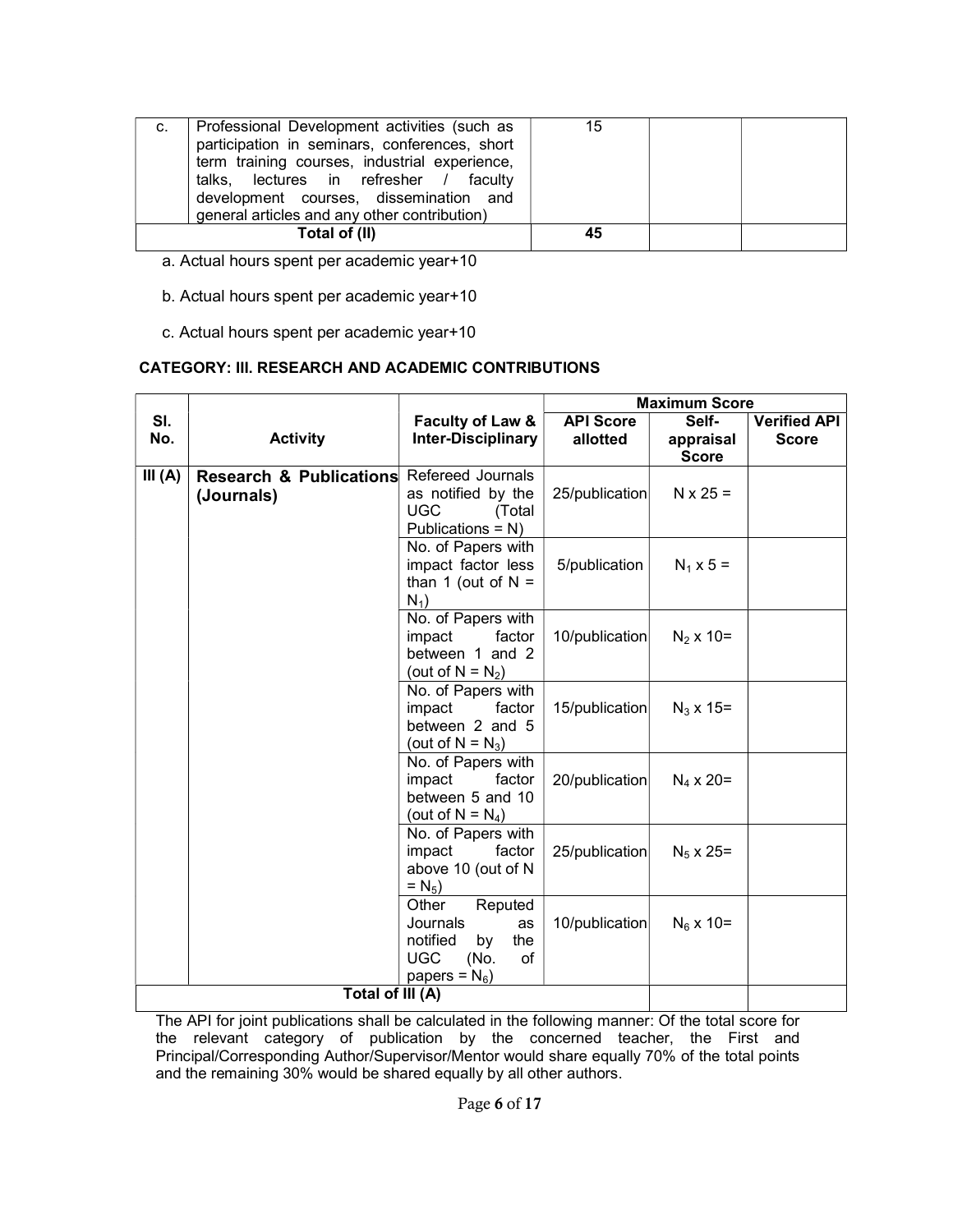| <b>Maximum Score</b>                                                                                   |  |
|--------------------------------------------------------------------------------------------------------|--|
| SI.<br>Self-<br><b>API Score</b><br><b>Verified API</b><br><b>Faculty of Law &amp; Inter-</b>          |  |
| No.<br><b>Disciplinary</b><br><b>Activity</b><br>allotted<br><b>Score</b><br>appraisal                 |  |
| <b>Score</b><br>Text/Reference<br><b>Books</b><br><b>Publications</b>                                  |  |
| III(B)<br>other<br>published<br>30/single<br>by<br>$M_1 \times 30 =$                                   |  |
| than journal articles<br>international Publishers,<br><b>Author Book</b><br>(books, chapters in        |  |
| with ISBN/ISSN number<br>books)                                                                        |  |
| as approved<br>by the                                                                                  |  |
| University and posted                                                                                  |  |
| on its website                                                                                         |  |
| author<br>No.<br>of<br>sole                                                                            |  |
| book(s) = $M_1$ )                                                                                      |  |
| Subject<br>Books,                                                                                      |  |
| published by National<br>20/single<br>$M_2 \times 20 =$                                                |  |
| with<br><b>Author Book</b><br>level publishers,                                                        |  |
| ISBN/ISSN number or                                                                                    |  |
| State/Central<br>Govt.                                                                                 |  |
| <b>Publications</b><br>as<br>the                                                                       |  |
| approved<br>by<br>University and posted                                                                |  |
| on its website.                                                                                        |  |
|                                                                                                        |  |
| No. of single<br>author                                                                                |  |
| book(s) = $M_2$ )                                                                                      |  |
| Subject<br>Books,                                                                                      |  |
| published by Other local<br>15/single<br>$M_3 \times 15=$<br><b>Author Book</b><br>publishers,<br>with |  |
| ISBN/ISSN number as                                                                                    |  |
| approved<br>by<br>the                                                                                  |  |
| University and posted                                                                                  |  |
| on its website.                                                                                        |  |
|                                                                                                        |  |
| No. of single author<br>book(s) = $M_3$ )                                                              |  |
| Chapters<br>Books,<br>in                                                                               |  |
| published by<br>National<br>International<br>$M_4$ x 10 =                                              |  |
| and International Level<br>10 / Chapter                                                                |  |
| publishers,<br>with                                                                                    |  |
| ISBN/ISSN number as                                                                                    |  |
| approved<br>by<br>the<br>International<br>$M_5$ x 5 =<br>University and posted                         |  |
| 10/Chapter<br>on its website                                                                           |  |
| (No. of chapter(s) = $M_4/$                                                                            |  |
| $M_5$ )                                                                                                |  |
| Total of III (B)                                                                                       |  |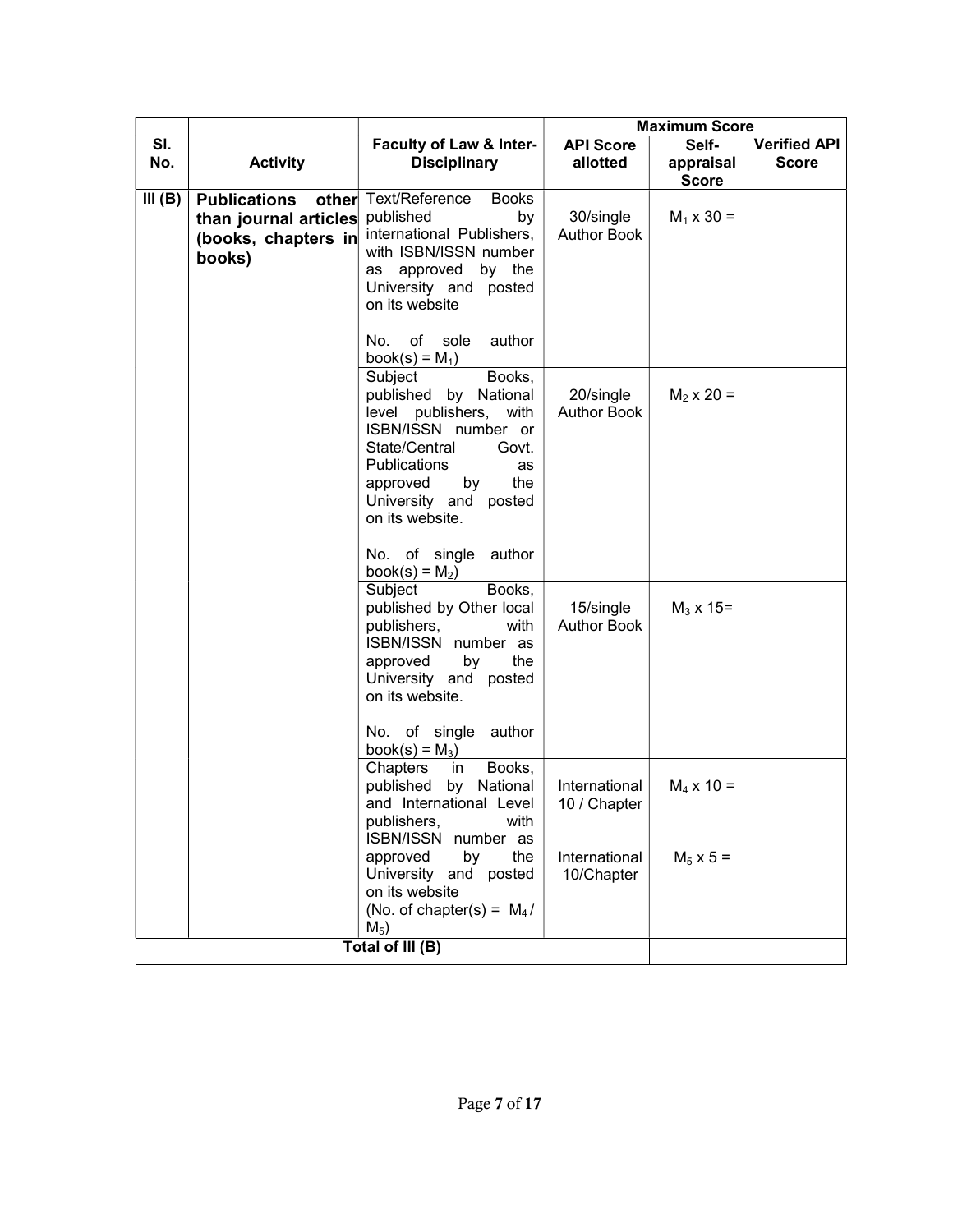| Faculty of Law & Inter-<br><b>Disciplinary</b>                                                                                                                                                                                                                                                                                    | <b>API Score</b><br>allotted                                                                                                                                    | Self-<br>appraisal<br><b>Score</b> | <b>Verified API</b><br><b>Score</b> |
|-----------------------------------------------------------------------------------------------------------------------------------------------------------------------------------------------------------------------------------------------------------------------------------------------------------------------------------|-----------------------------------------------------------------------------------------------------------------------------------------------------------------|------------------------------------|-------------------------------------|
| (a) Major Projects with<br>grants above Rs.5 lakhs<br>(No. of S. Project(s)<br>$=$ P <sub>1</sub> )                                                                                                                                                                                                                               | 20/Project                                                                                                                                                      | $P_1 \times 20 =$                  |                                     |
| Major<br>Projects<br>with<br>minimum of Rs.3 lakhs<br>up to Rs.5 lakhs (No. of<br>S. Project(s) = $P_2$ )                                                                                                                                                                                                                         | 15/Project                                                                                                                                                      | $P_2$ x 15 =                       |                                     |
| Minor<br>Projects<br>with<br>grants above Rs.1 lakh<br>up to Rs.3 lakhs (No. of<br>S. Project(s) $=$ P <sub>3</sub> )                                                                                                                                                                                                             | 10/Project                                                                                                                                                      | $P_3 \times 10 =$                  |                                     |
| Amount mobilized with<br>minimum of Rs.2 lakhs<br>(No. of C. Projects = $R$ )                                                                                                                                                                                                                                                     | 10 per every<br>Rs.10 lakhs and<br>Rs.2 lakhs<br>respectively                                                                                                   | $R \times 10 =$                    |                                     |
| Major Policy document<br>prepared for<br>(a) International bodies<br>likeWHO/UNO/UNESCO/<br>UNICEF etc. Central/<br><b>State</b><br>Govt./Local<br><b>Bodies</b><br>(a)No./International<br>bodies = $O_1$ )<br>(b)No./Central<br>Government = $O_2$ )<br>(c)No./Sate Government<br>$= O_3$ )<br>(d)No./Local<br>Bodies=<br>$O_4$ | (O <sub>1</sub> )30/<br>International<br>level;<br>$(O2)20$ / National<br>level/Central<br>Govt.<br>$(O3)$ 10/State<br>Govt.<br>$(O4)$ 5/Local<br><b>Bodies</b> |                                    |                                     |
| <b>RESEARCH PROJECT</b><br><b>Activity</b><br><b>Sponsored Projects</b><br><b>Consultancy</b><br><b>Projects Outcome/</b>                                                                                                                                                                                                         | Total of III (c)                                                                                                                                                |                                    | <b>Maximum Score</b>                |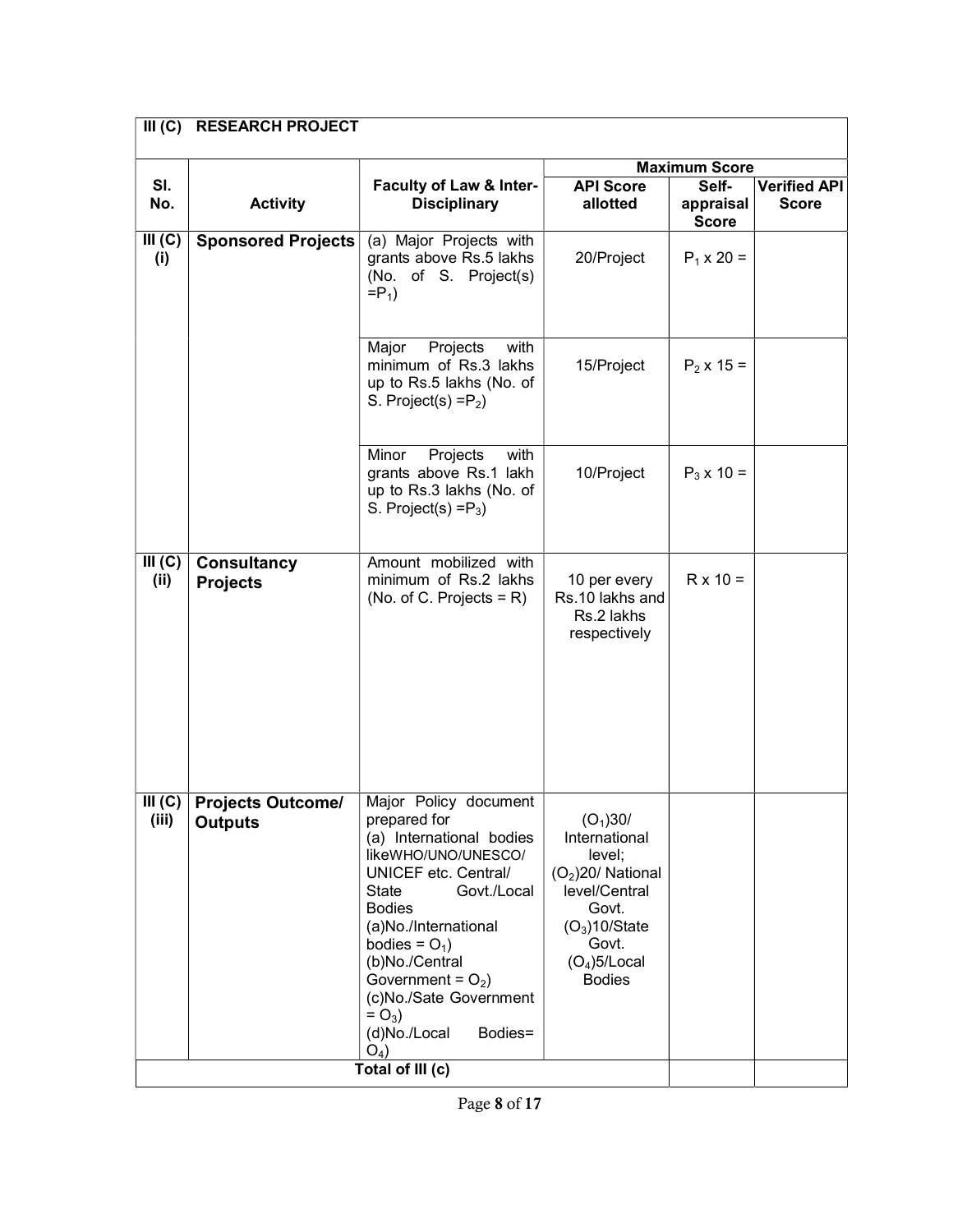| III(D)         | <b>RESEARCH GUIDANCE</b> |                                                        |                              |                                    |                                     |
|----------------|--------------------------|--------------------------------------------------------|------------------------------|------------------------------------|-------------------------------------|
|                |                          |                                                        |                              | <b>Maximum Score</b>               |                                     |
| SI.<br>No.     | <b>Activity</b>          | Faculty of Law & Inter-<br><b>Disciplinary</b>         | <b>API Score</b><br>allotted | Self-<br>appraisal<br><b>Score</b> | <b>Verified API</b><br><b>Score</b> |
| III(D)<br>(i)  | <b>M.Phil</b>            | Degree awarded<br>No. of Candidates = $D_1$ )          | 5/candidate                  | $D_1 \times 5 =$                   |                                     |
| III(D)<br>(ii) | Ph.D.                    | Degree awarded<br>(a)<br>No. of Candidates = $D_2$     | 15/Candidate                 | $D_2$ x 15 =                       |                                     |
|                |                          | Thesis submitted<br>(b)<br>No. of Candidates = $D_2$ ) | 10/Candidate                 | $D_3$ x 10 =                       |                                     |
|                | Total of III (d)         |                                                        |                              |                                    |                                     |

| III(E)        | FELLOWSHIPS, AWARDS & INVITED LECTURES DELIVERED IN<br><b>CONFERENCES/SEMINARS</b> |                                                                                                                     |                              |                                    |                                     |
|---------------|------------------------------------------------------------------------------------|---------------------------------------------------------------------------------------------------------------------|------------------------------|------------------------------------|-------------------------------------|
|               |                                                                                    |                                                                                                                     |                              | <b>Maximum Score</b>               |                                     |
| SI.<br>No.    | <b>Activity</b>                                                                    | Faculty of Law & Inter-<br><b>Disciplinary</b>                                                                      | <b>API Score</b><br>allotted | Self-<br>appraisal<br><b>Score</b> | <b>Verified API</b><br><b>Score</b> |
| III(E)<br>(i) | Fellowships/Awards                                                                 | International<br>Award/Fellowship from<br>academic bodies/<br>associations (No. of<br>Award/Fellowship = $T_1$ )    | 15 each<br>Award/Fellowship  | $T_1 \times 15 =$                  |                                     |
|               |                                                                                    | National<br>Award/Fellowship from<br>Academic bodies/<br>associations (No. of<br>Award/Fellowship = $T_2$ )         | 10 each<br>Award/Fellowship  | $T_2$ x 10 =                       |                                     |
|               |                                                                                    | State/University<br>Level<br>Award from academic<br>bodies/associations<br>(No.<br>οf<br>Award/Fellowship = $T_3$ ) | 5 each Award                 | $T_3$ x 10 =                       |                                     |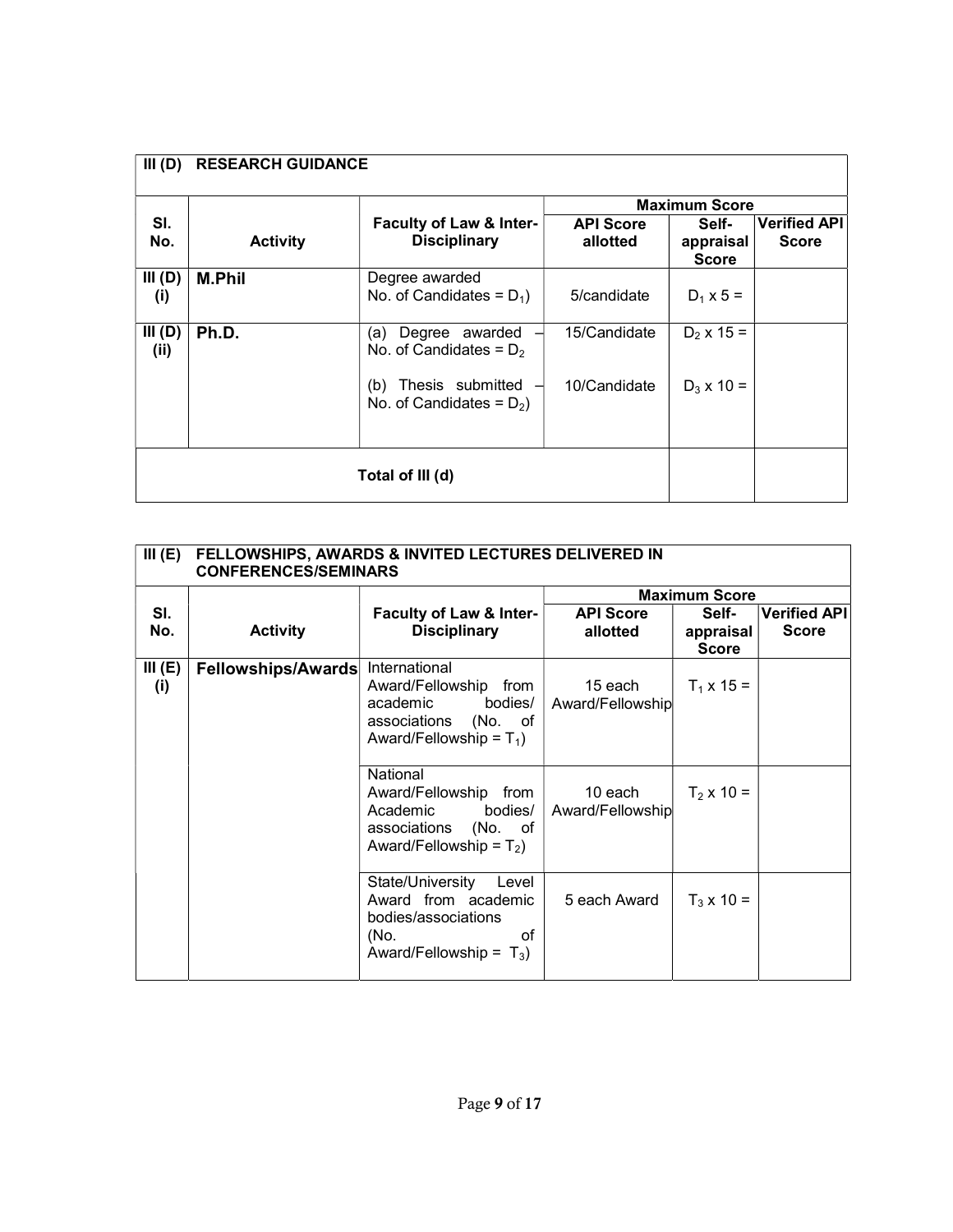| III(E)<br>(i) | <b>Invited Lectures/</b><br><b>Papers</b><br>(The<br>score under                                             | International<br>(No. of Lectures = $C_1$<br>No. of Papers = $C_2$ )          | $7/5$ each | $C_1 \times 7 =$<br>$C_2$ x 5 = |
|---------------|--------------------------------------------------------------------------------------------------------------|-------------------------------------------------------------------------------|------------|---------------------------------|
|               | this<br>sub-category<br>shall be restricted to<br>20% of<br>the<br>minimum fixed for<br>Category III for any | National<br>(No. of Lectures = $C_1$<br>No. of Papers = $C_2$ )               | $5/3$ each | $C_1 \times 5 =$<br>$C_2$ x 3 = |
|               | assessment period)                                                                                           | State/University Level<br>(No. of Lectures = $C_1$<br>No. of Papers = $C_2$ ) | $3/2$ each | $C_1 \times 3 =$<br>$C_2$ x 2 = |
|               |                                                                                                              | Total of III (E)                                                              |            |                                 |
| III(F)        | οf<br><b>Development</b><br>e-learning delivery<br>process/material                                          | 10 per module                                                                 |            | No. of modules $x = 10$         |

|                                        |                                        | <b>Maximum Score</b> |  |
|----------------------------------------|----------------------------------------|----------------------|--|
| SI.No.                                 | <b>Name of Activity</b>                |                      |  |
| III(A)                                 | <b>Research &amp; Publications</b>     |                      |  |
|                                        |                                        |                      |  |
| III(B).                                | Publications other than Journals       |                      |  |
|                                        |                                        |                      |  |
| III (C)                                | <b>Research Project</b>                |                      |  |
|                                        |                                        |                      |  |
| III(D)                                 | <b>Research Guidance</b>               |                      |  |
|                                        |                                        |                      |  |
| III(E)                                 | Fellowships, Awards & Invited Lectures |                      |  |
|                                        |                                        |                      |  |
| III(F)                                 | Development of e-Learning              |                      |  |
|                                        | Total of - III (A+B+C+D+E+F)           |                      |  |
| Grand Total of Category (I + II + III) |                                        |                      |  |

Signature of the Faculty with Designation & Date

Signature of HOD/Director

Date: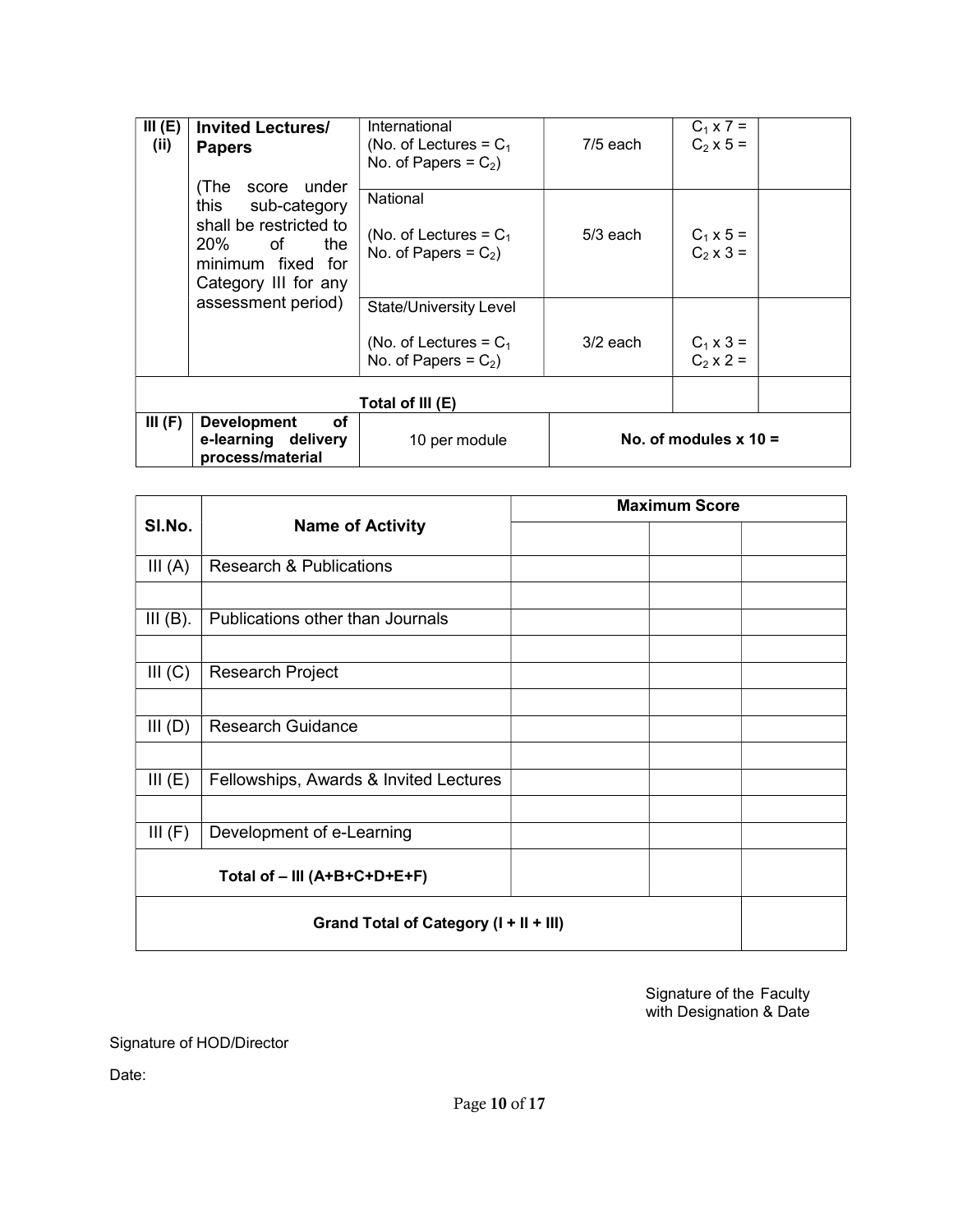# SECTION C: OTHER RELEVANT INFORMATION

Please give details of any other credential, significant contributions, assignments (including Post-Doctoral tenure) awards received, Students Feedback, etc. not mentioned earlier

| SI. No. | Details (Mention Year, Value, etc. wherever<br>relevant) |
|---------|----------------------------------------------------------|
|         |                                                          |
|         |                                                          |
|         |                                                          |

List of Enclosures: (Please attach copies of certificates, sanction orders, papers, etc. wherever necessary)

| $\mathbf{1}$   | 6              |
|----------------|----------------|
| $\overline{2}$ | $\overline{7}$ |
| $\mathbf{3}$   | 8              |
| $\overline{4}$ | 9              |
| $\sqrt{5}$     | 10             |

I certify that the information provided above is correct as per the records available with the university and/or documents enclosed along with the duly filled in PBAS proforma.

> Signature of the Faculty with Designation, Place & Date

> Signature of HOD / Dean

N:B: (1) The individual PBAS proforma duly filled in along with all enclosures submitted for CAS promotions will be duly verified by the university/college as necessary and placed before the Screening cum Evaluation Committee or Selection Committee for assessment/verification. (2) The Assessment Criteria other than those that are specified herein above are as per the UGC applicable regulations.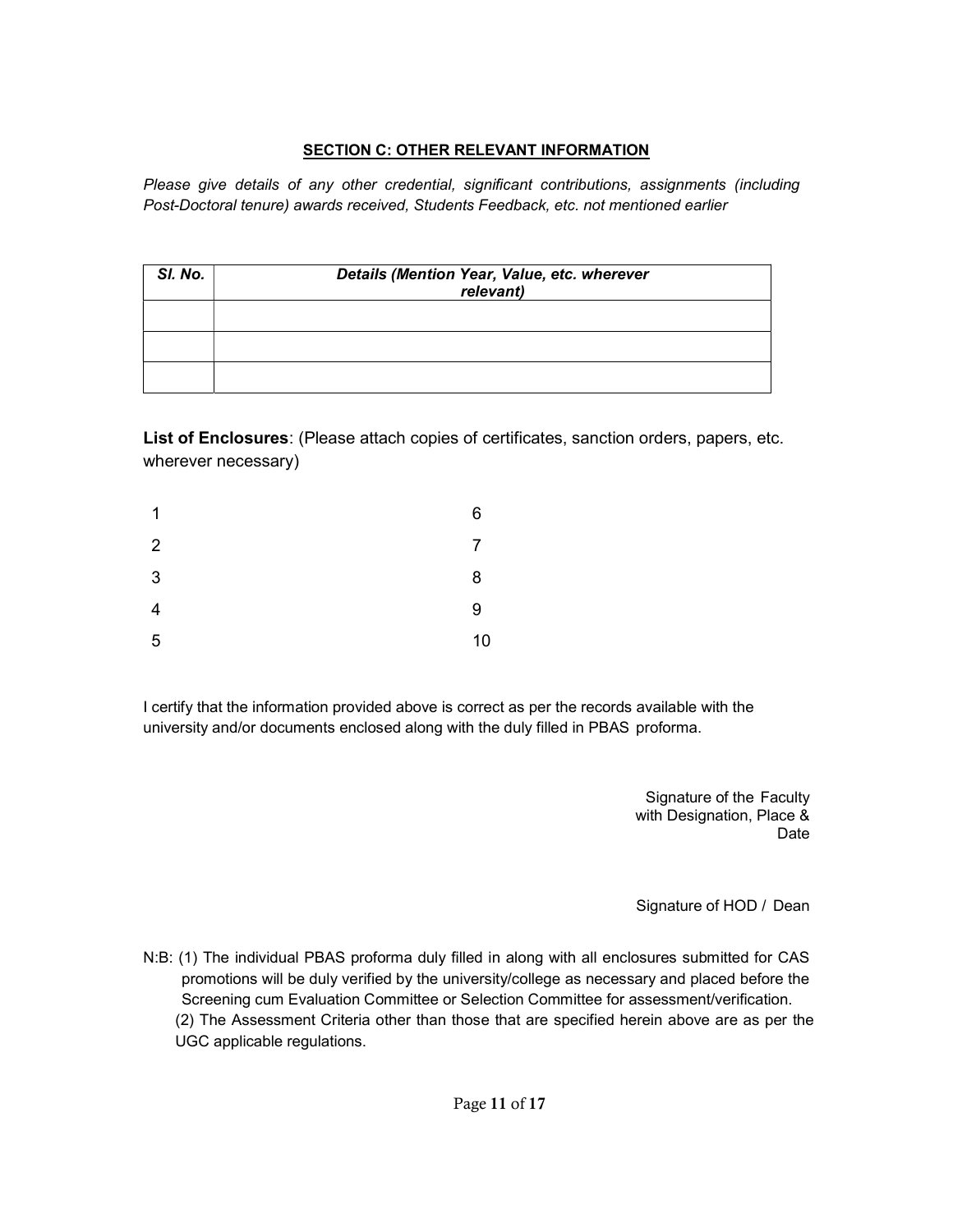#### Brief Explanation for CATEGORY I and CATEGORY II

- 1. Wherever the unit of assessment is the number of hours, the teacher is required to compute the total number of hours allocated as per the timetable or the actual number of hours spent in that activity in the previous academic year. The institution can verify these from the official Time Table and the record of students' attendance.
- 2. In calculating the number of hours allocated, only working days/weeks will be taken into account. For example, if a teacher has been assigned 20 hours of classroom teaching per week in an institution that schedules 16 weeks per semester, the teacher would write 320 hours (plus another 320 hours if his/her teaching load is the same in the second semester) in the row 1A(i). Since this is 2 hours higher than the UGC norm, s/he would claim additional 2 x 16 hours in row 1A (ii). If s/he has actually taught for 275 hours in that semester, s/he would claim 275 hours in row 1A (iii). So, in all, she would get credit for  $320+32+275 = 627$  hours for that semester. S/he would do similar calculation for the second semester and the total would be entered in each row.
- 3. In most sub-categories, the total score of a teacher may exceed the maximum score permitted against the relevant sub-total. In that case, the score of the teacher will be credited the maximum score. For example, a teacher who marks 900 scripts can get credit for 300 hours and may have spent another 40 hours on examination duty. This adds up to 340 hours = 34 points. But s/he will be awarded the maximum of 20 points in that category.
- 4. Wherever the criterion involves an assessment by the screening committee, the teacher will be required to submit some evidence of work done. Each institution may further develop these criteria and specify the requirements for the various categories mentioned here.
- 5. In case where, the teacher is required to give a proof that s/he administered an anonymous feedback questionnaire wherein the students can give their assessment of the quality of his/her teaching. S/he would be entitled to the points irrespective of the content of the feedback. The comments given by the students may not be used against the teacher in this exercise.

#### CATEGORY III

s and the state of the state of the state of the state of the state of the state of the state of the state of the state of the state of the state of the state of the state of the state of the state of the state of the stat

Brief Explanation: Based on the teacher's self-assessment, API scores are proposed for research and academic contributions. The minimum API score required by teachers from this category is different for different levels of promotion and between university and colleges. The self-assessment score will be based on verifiable criteria and will be finalized by the screening/selection committee.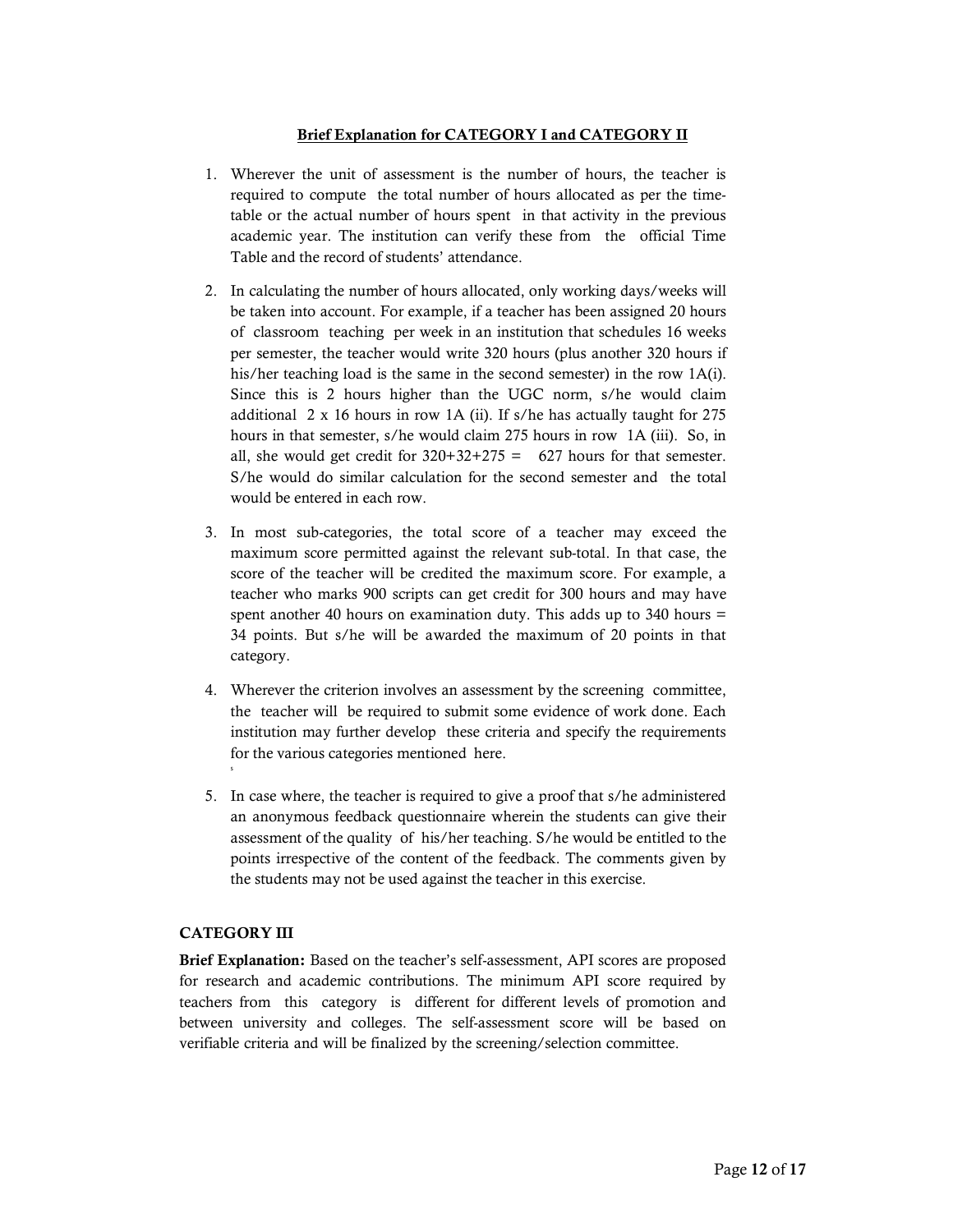# THE TAMIL NADU Dr. AMBEDKAR LAW UNIVERSITY HE

[State University, established by Act No. 43 of 1997] [State University, established by Act No. 43 of 1997]<br>"Poompozhil", No.5, Dr. D.G.S. Dhinakaran Salai, Chennai–600 028. Telephone Nos. 2464 1212 & 2464 1919; Fax: 24617996



# Assessment Criteria and Methodology for University/College Teachers Table 1

| Telephone Nos. 2464 1212 & 2464 1919; Fax: 24617996                                                                                                                                                                                                                                                                                                                                                                                                                                                                                                                                                                                                                                                                                                                                                                                                                                                                                     |                                                                                                                                                                                                                                                                                                                  |
|-----------------------------------------------------------------------------------------------------------------------------------------------------------------------------------------------------------------------------------------------------------------------------------------------------------------------------------------------------------------------------------------------------------------------------------------------------------------------------------------------------------------------------------------------------------------------------------------------------------------------------------------------------------------------------------------------------------------------------------------------------------------------------------------------------------------------------------------------------------------------------------------------------------------------------------------|------------------------------------------------------------------------------------------------------------------------------------------------------------------------------------------------------------------------------------------------------------------------------------------------------------------|
| Table 1<br>Assessment Criteria and Methodology for University/College Teachers                                                                                                                                                                                                                                                                                                                                                                                                                                                                                                                                                                                                                                                                                                                                                                                                                                                          |                                                                                                                                                                                                                                                                                                                  |
| S.No.<br>Activity                                                                                                                                                                                                                                                                                                                                                                                                                                                                                                                                                                                                                                                                                                                                                                                                                                                                                                                       | <b>Grading Criteria</b>                                                                                                                                                                                                                                                                                          |
| 1.<br>(Number<br>Teaching:<br>of<br>taught/total classes assigned): 100%<br>(Classes taught includes sessions on<br>tutorials, lab and other teaching<br>related activities)                                                                                                                                                                                                                                                                                                                                                                                                                                                                                                                                                                                                                                                                                                                                                            | 80% & above --------Good<br>classes<br>Below 80% but 70% & above --<br>--Satisfactory<br>Less than 70%----Not<br>satisfactory                                                                                                                                                                                    |
| Involvement in the University/College<br>2.<br>activities/research<br>related<br>students<br>activities:<br>(a) Administrative responsibilities<br>such as Head, Chairperson/<br>Dean/ Director/ Co-ordinator,<br>Warden etc.<br>(b) Examination<br>and<br>duties assigned by the college /<br>university or attending the<br>examination paper evaluation.<br>(c) Student related co-curricular,<br>field<br>extension<br>and<br>activities such as student clubs,<br>career counseling, study visits,<br>student seminars and other<br>events, cultural, sports, NCC,<br>NSS and community services.<br>(d) Organizing<br>seminars/conferences/worksho<br>college/university<br>ps, other<br>activities.<br>(e) Evidence of actively involved in<br>guiding Ph.D students.<br>(f) Conducting minor or<br>research project sponsored by<br>national<br><b>or</b><br>agencies.<br>(g) At least one single or joint<br>publication<br>in | Good---Involved in at least 3<br>activities<br>Satisfactory----1-2 activities<br>Not-satisfactory-Not involved<br>undertaken any of the<br>activities<br>Note:<br>Number of activities can be<br>evaluation<br>within or across the broad<br>categories of activities<br>based<br>major<br>international<br>peer |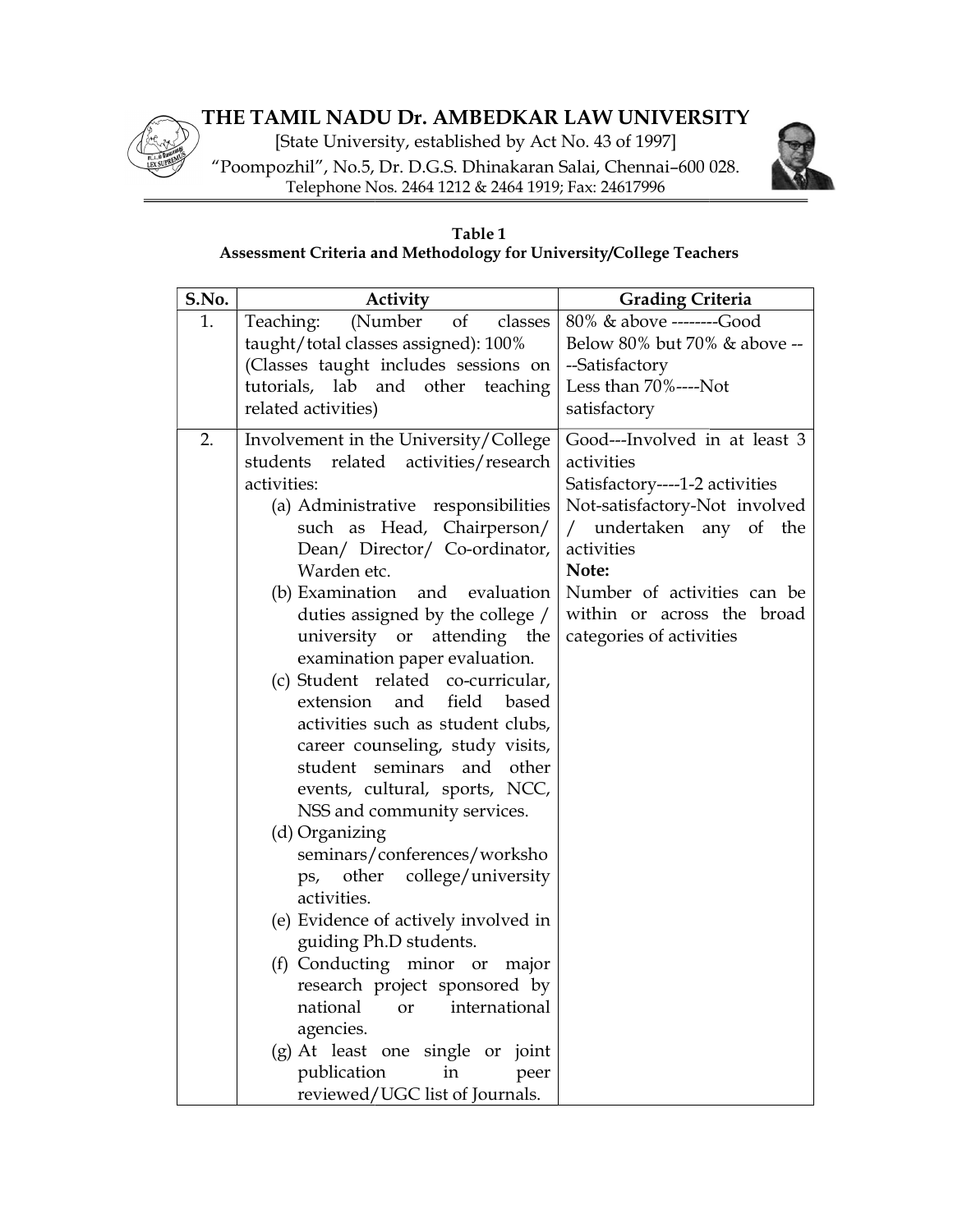# Overall Grading:

Good: Good in teaching and satisfactory or good in activity at Sl.No.2.

Or

Satisfactory: Satisfactory in teaching and good or satisfactory in activity at Sl.No.2.

Not Satisfactory: If neither good nor satisfactory in overall grading

Note: For the purpose of assessing the grading of Activity at Serial No.1 i.e. Teaching all such periods of duration which have been spent by the teacher on different kinds of paid leaves such as Maternity Leave, Child Care Leave, Study Leave, Medical Leave etc. and Deputation shall be excluded from the grading assessment. The teacher shall be assessed for the remaining period of duration and the same shall be extrapolated for the entire period of assessment to arrive at the grading of the teacher. The teacher on such leaves or deputation as mentioned above shall not be put to any disadvantage due to his/her absence from his/her teaching responsibilities subject to such leaves/deputation was undertaken with the prior approval of the competent authority following all procedures laid down in these regulations and as the acts, statutes and ordinance of the parent institution.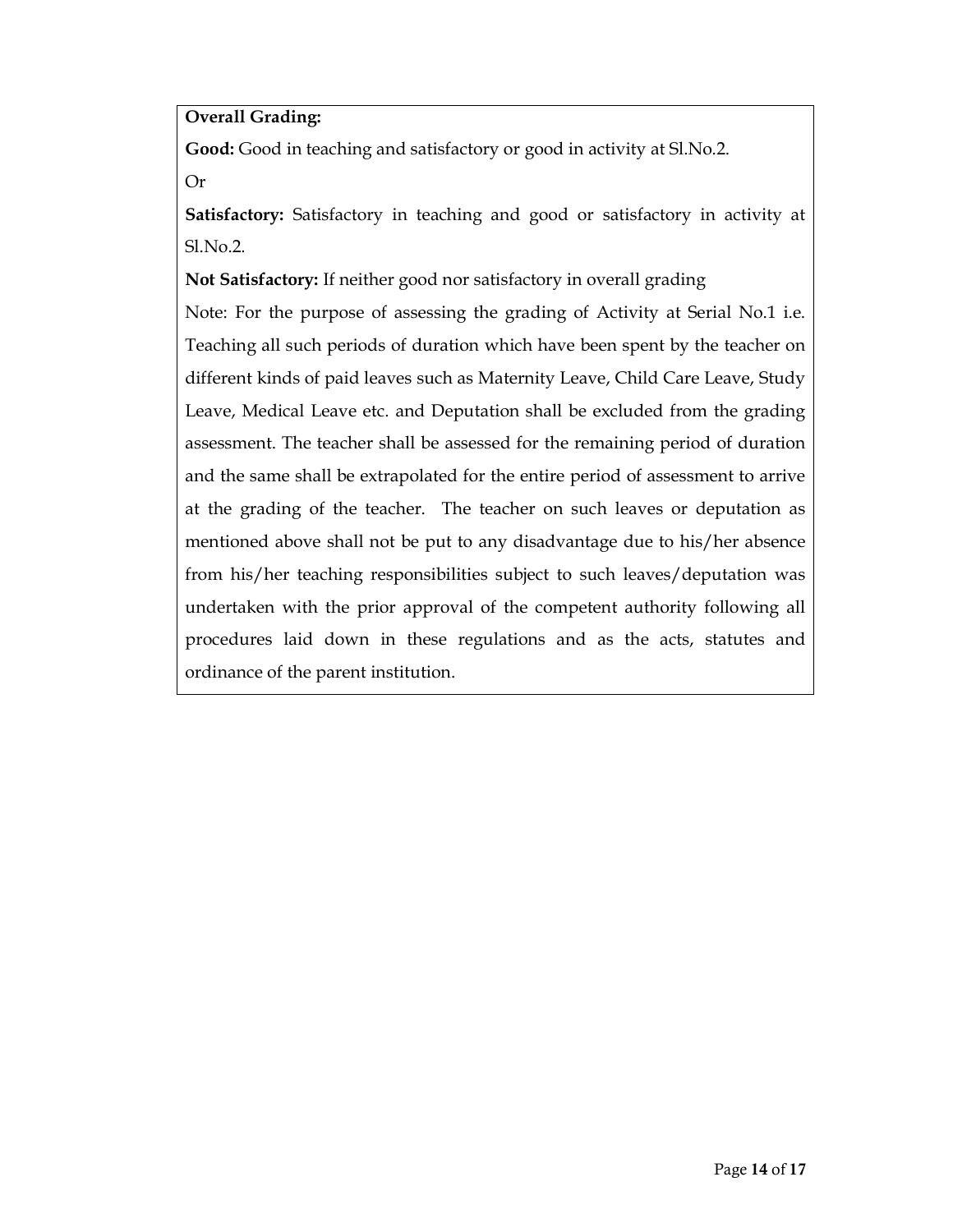



# Assessment Criteria and Methodology for University Teachers Table 2 (Academic/Research) Frompozhil", No.5, Dr. D.G.S. Dhinakaran Salai, Chennai-600 028.<br>
Telephone Nos. 2464 1212 & 2464 1919; Fax: 24617996<br>
Table 2<br>
Assessment Criteria and Methodology for University Teachers<br>
(Academic/Research)<br>
(Assessment

(Assessment must be based on evidence produced by the teacher such as: copy of publications, project sanction letter, utilization and completion certificates issued by the University and acknowledgements for patent filing and approval letters, students' University students' Ph.D. award letter, etc.)

| <b>Academic/Research Activity</b>                                                     | <b>Faculty of</b><br>languages/Humanities/Arts/Social<br>Science / Library/Education/Physical<br>Education/Commerce/Management<br>& other related discipline |  |
|---------------------------------------------------------------------------------------|--------------------------------------------------------------------------------------------------------------------------------------------------------------|--|
| 1. Research Papers published in Peer<br>Reviewed/UGC listed Journals                  | 10 per paper                                                                                                                                                 |  |
| 2. Books/e-books authored which are<br>published<br>by<br>International<br>publishers | 10<br>08                                                                                                                                                     |  |
| National publishers                                                                   | 05                                                                                                                                                           |  |
| Chapter in Edited Book                                                                | 10                                                                                                                                                           |  |
| Editor of Book by International<br>Publisher                                          |                                                                                                                                                              |  |
| Editor<br>Book<br>by<br>National<br>of<br>Publisher                                   | 08<br>05                                                                                                                                                     |  |
| (developed<br>*e-content<br>$\overline{4}$<br>in                                      |                                                                                                                                                              |  |
| quadrants) per module                                                                 | 05                                                                                                                                                           |  |
| <b>MOOCs</b><br>(developed)<br>per<br>module/lecture                                  |                                                                                                                                                              |  |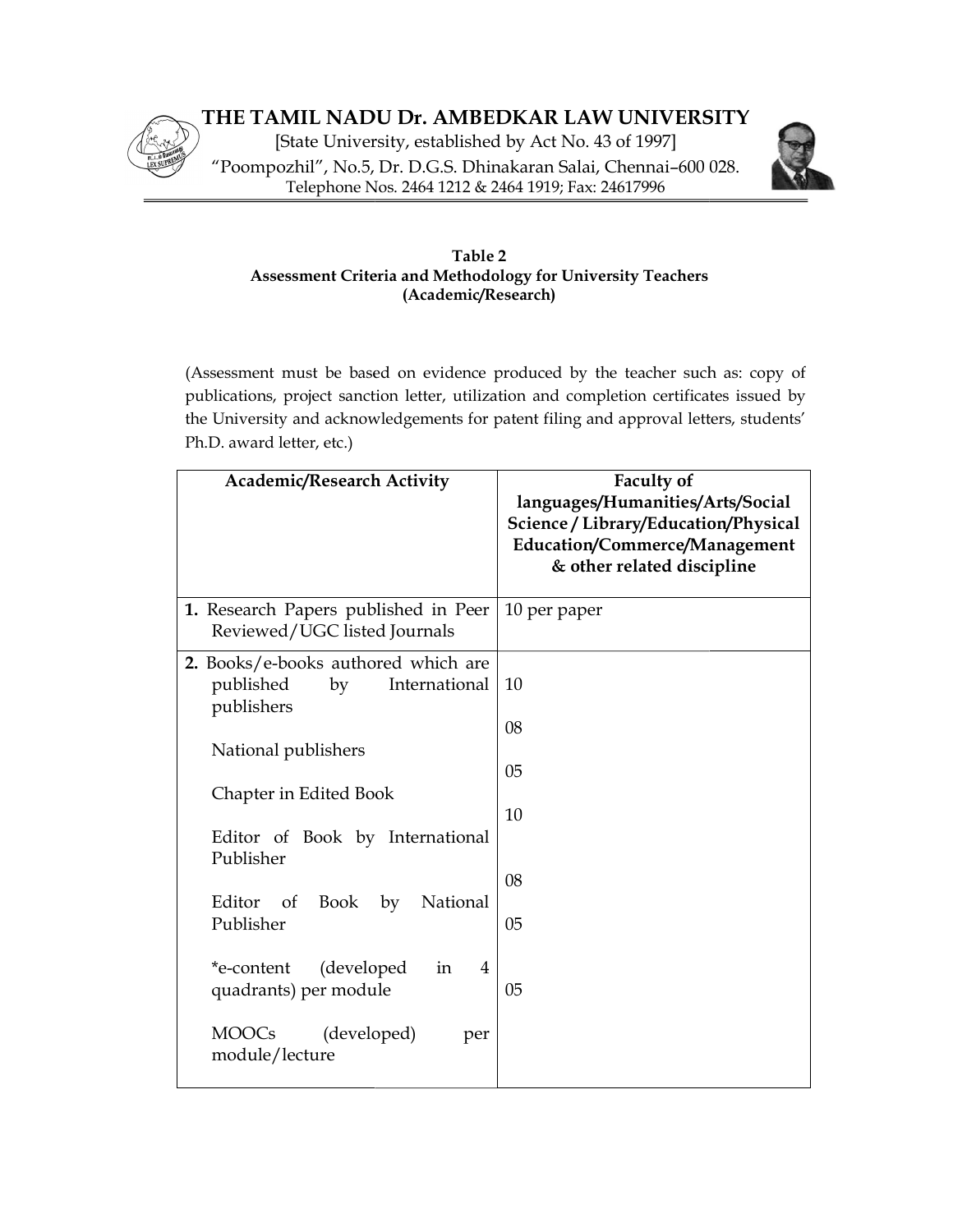| 3. Research Projects                                         |                                                  |
|--------------------------------------------------------------|--------------------------------------------------|
| Completed:                                                   |                                                  |
| More than 10 lakhs                                           | 10                                               |
| Less than 10 lakhs                                           | 05                                               |
| Ongoing:                                                     |                                                  |
| More than 10 lakhs                                           | 05                                               |
| Less than 10 lakhs                                           | 02                                               |
| Consultancy:                                                 |                                                  |
| 4. Patents                                                   |                                                  |
| International                                                | 10                                               |
| National                                                     | 07                                               |
| *Policy Document                                             |                                                  |
| International                                                | 10                                               |
| National                                                     | 07                                               |
| <b>State</b>                                                 | 04                                               |
| 5. Research Guidance                                         |                                                  |
| Ph.D.                                                        | 10/per degree awarded<br>05/per thesis submitted |
| M.Phil./PG dissertation                                      | 02/per degree awarded                            |
| 6. *Invited lectures/ Resource Person/<br>Paper presentation |                                                  |
| International (Abroad)                                       | 7                                                |
| International (within country)                               | 5                                                |
| National                                                     | 3                                                |
| State / University                                           | $\overline{2}$                                   |

# The Research Score for papers would be augmented as follows:

Peer reviewed/UGC listed journals

| i)   | Paper in referred journals without impact factor | $\sim$ | 5 points  |
|------|--------------------------------------------------|--------|-----------|
| ii)  | Paper with impact factor less than 1             |        | 10 points |
| iii) | Paper with impact factor between 1 and 2         | $-$    | 15 points |